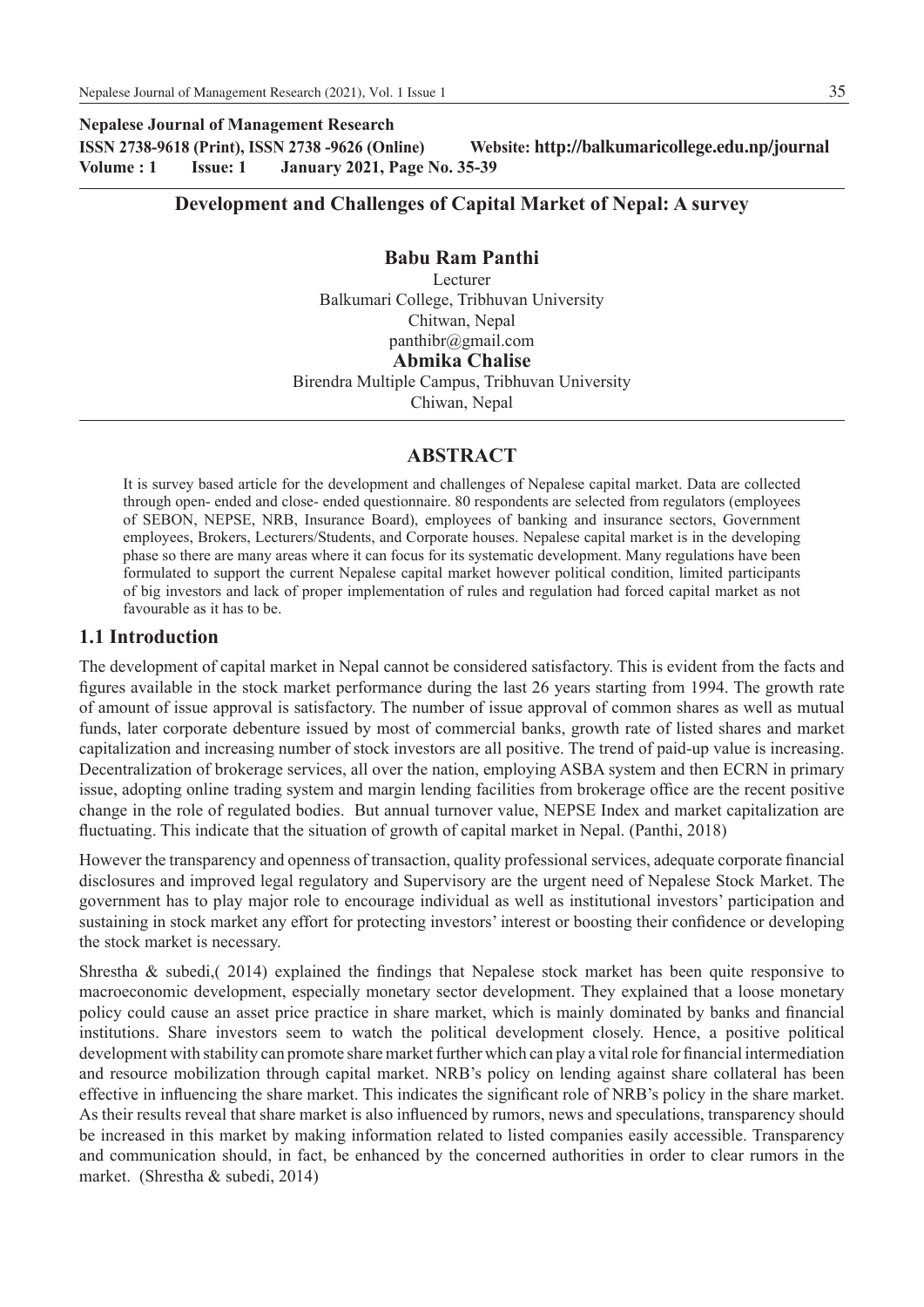Koirala & Bajracharya,(2004) explained that the management of the companies and the attitude of the board of directors and intermediaries are to blame a lot. The actors of financial markets are loosely tied together from legal provisions, which are not effectively implemented. As the financial institutions pre-dominate the market, it has not been able to diversify. Increasing problems noted with the corporate governance, transparency and disclosure have seriously dented the Nepalese capital market. They examined that SEBON mainly acted as a formality rather than seriously attending to corporate governance. The result has been poor security to investors, particularly minority shareholders, who are not fully aware of the risk and return considerations. Hence, to make the stock exchange a vehicle of growth, initiatives must be taken to protect investors, improve corporate governance and make the companies operate in a conducive and transparent manner. (Koirala & Bajracharya, 2004).

Panthi (2018) revealed that despite of positive change in quantitatively in the stock market of Nepal, many qualitative improvements are missing to develop the stock market in Nepal. Regulation and role of regulatory bodies, government policies, protection of investors' rights, timely providing sufficient financial disclosure, controlling inside information and market rumors, awareness of investors to the risk and return considerations, transparency of disclosure and corporate governance, compliance of rules and regulation through proper punishment for non-complying party should be implemented into action effectively.( Panthi, 2018).

# **1.2 Data and Methodology**

Data are collected through open- ended and close- ended questionnaire using Google docs. Email is chosen as channel to distribute questionnaire. The respondents are selected from regulators (employees of SEBON, NEPSE, NRB, Insurance Board), employees of banking and insurance sectors, Government employees, Brokers, Lecturers/Students, and Corporate houses. 100 questionnaires are distributed to the respondents. Out of distributed questionnaire, only 87 are returned back but only 80 respondents have been chosen for this article.

# **1.3 Discussion of close-ended questionnaire**

Out of 100, only 87 questionnaires were responded and collected back. For the purpose of this article, only 80 questionnaires were qualified. The remaining seven were excluded due to the missing of important information.

## **1.3.1 Respondent's Demographic Information**

| <b>Characteristics</b>   | Category                           | Frequency | Percentage |
|--------------------------|------------------------------------|-----------|------------|
| <b>Sex</b>               | Female                             | 36        | 45         |
|                          | Male                               | 44        | 55         |
| <b>Employment Sector</b> | Regulators(NRB, SEBON, BC, NEPSE,) | 16        | 20         |
|                          | Bank/Finance                       | 32        | 40         |
|                          | Government                         | 4         | 5          |
|                          | <b>Broker</b>                      | 6         | 7.5        |
|                          | Lecturer/ Student                  | 14        | 17.5       |
|                          | Corporate House                    | 8         | 10         |
| <b>Education Level</b>   | <b>SLC</b>                         | $\theta$  | $\theta$   |
|                          | Intermediate                       | 6         | 7.5        |
|                          | Bachelors'                         | 42        | 52.5       |
|                          | Masters & Above                    | 32        | 40         |
| Level of Investment      | Below 1000,000                     | 32        | 40         |
| (Rs.)                    | 1000,000-2000,000                  | 28        | 35         |
|                          | 2000,000-4000,000                  | 10        | 12.5       |
|                          | Above 4000,000                     | 10        | 12.5       |

## **Table No 1: Demographic Analysis**

Out of 80 respondents, 55% are male and 45% are female. More than 90% respondents have completed their Bachelor's degree and over. Therefore, respondents were categorized as highly qualified.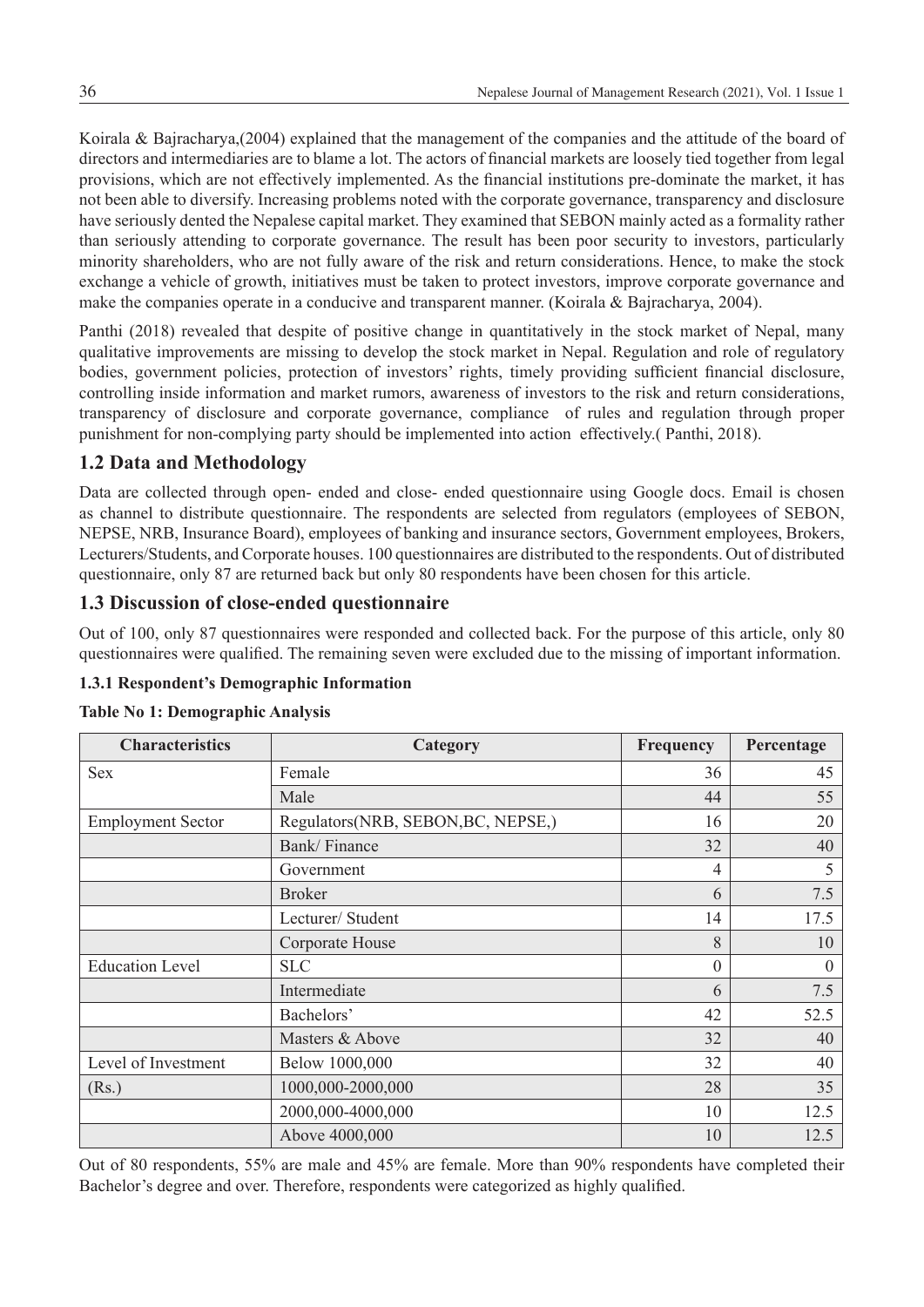40% respondents have invested in the capital market below Rs. 1000,000. Thirty-five present had have invested between Rs. 1000,000 to Rs. 2000,000, and 25% had an investment of more than Rs. 2000,000. Mean age of respondent is 34 years old, where the participated respondents' age are varied from 26 to 53 years.

#### **Respondents Knowledge on Capital Market**

82.5 % of the respondents have knowledge about capital markets, 7.5% have no knowledge of capital market and remaining 10 per cent have some general knowledge about capital market. It is surprized to realize that 7.5 per cent employees of brokers' offices and banking sectors still do not know about the capital market , which is actually the sensitive sector dealing with capital market.

### **Capital Market helps to invest in Security**

65% respondents believe that capital markets help to invest in the securities they like. Remaining 35 % respondents do not believe that the capital market of Nepal help to invest in their liked securities.

### **Development of Capital Market in Nepal**

30 per cent respondents expose their opinions average development of Nepalese capital market. 40% have very satisfied with the development of capital market, while 17.5 % have dissatisfied with its development.

#### **Major problems of Capital Market**

 There are four options given to the respondents: small capital market, lack of investor's confidence, lack of coordination between monitoring bodies and restriction of foreign investors.

Thirty five per cent of respondent assume that investors' confidence is a major problem of capital market. 25 per cent reflects small capital market, 28 % reveal lack of co-ordination between monitoring bodies and remaining 12 % think restriction of foreign investors.

#### **Types of Market Invested**

74 per cent of respondents have invested in primary and secondary market while just 16 % have invested only in primary market (IPO, FPO). 6% have made their portfolio only from secondary market. 4 % respondents have not made any investment portfolio from Nepalese capital markets. Percentage invested in primary market.

#### **Types of Security Invested**

 68% respondents invest only in shares 27 % invest in shares and corporate bonds. Very few (2% and 3%) respondents invest in Government bond and corporate bond respectively.

#### **Objectives for Investment**

23 percent of the respondents invest to achieve interest and dividends and 77 percent intents to make capital gains from their investments. 73 per cent of the responents have achieved their objectives of investment and remaining 27 percent do not meet their investment objectives.

#### **Investment in Future**

65% of the respondents are willing to invest in common stocks it there are further investments opportunities available. 25 per cent are willing to invest in corporate and government bonds and 10 per cent want to invest in other sectors.

#### **Evaluation of Investment in Stock Market**

Only 28 per cent respondents assume that it is secure to invest in Nepalese capital market. 58 per cent assume that it is not secure and 10 percent have no knowledge about is security.

#### **Secure Sector in Term of Returns and Price Stability**

55% have stated banking and insurance as secured sector. Twenty per cent assume micro finance as secured sector, followed by hydropower, hotels, manufacturing & processing. Majority of respondent from regulators bodies assumes that other than banking and insurance sectors are less risky while respondent from banking employees reveal commercial bank as a secure sector to invest.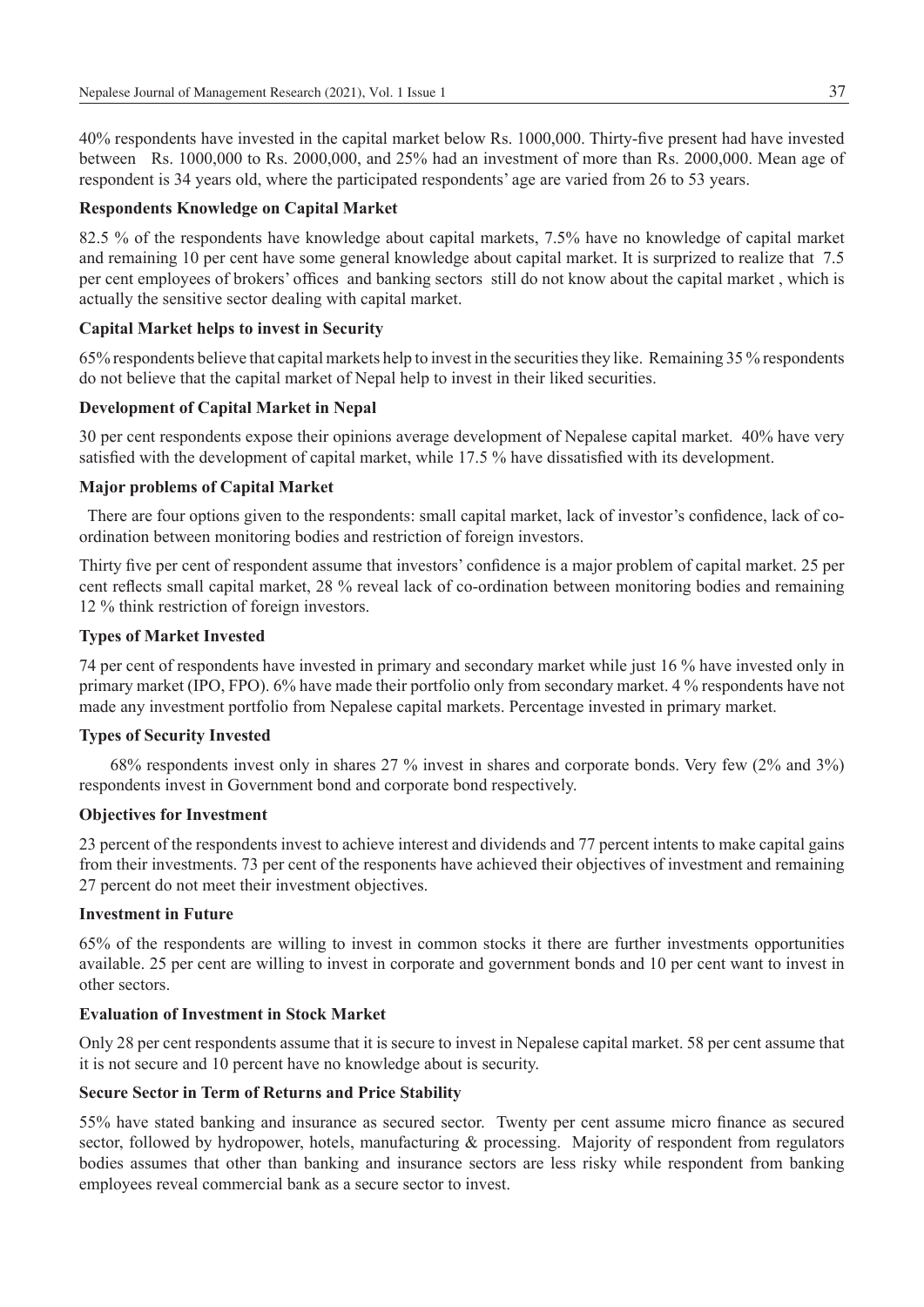## **Factors needed to considered while making Investment Decision**

Respondent stated that the financial stability should be considered while making investment decision. 30% have favoured to profitability and dividend policy. They are also (18%) intended to invest in the stocks where there is transparency and visibility of companies' policy. Over that, 43% had expressed financial stability as a major factor while considering investment decision. 7% considers corporate governance.

## **Reactions towards News and information of Government**

43 % have expressed satisfied the news and information published by government agencies. 45 percent are neutral ( i.e. they have neither satisfied nor dissatisfied) and 12 percent have completely dissatisfied .

## **1.4 Discussion of open-ended Questionnaire survey**

- Nepalese capital market is in the developing phase so there are many areas where it can focus for its systematic development. Many regulations have been formulated to support the current Nepalese capital market however political condition, limited participants of big investors and lack of proper implementation of rules and regulation had forced capital market as not promising as it has to be.
- The respondents have viewed that the secondary market is very unpredictable. It has been compared with big investors have been playing in each condition and make gains but small investors are still in waiting.
- Nepal Stock Exchange has provided the role in very slow stage. As the NEPSE has introduced online trading mechanism with the help of CDSC. However, regulatory bodies (NEPSE, CDSC, SEBON, and NRB) are intending to make it more accessible for all investors.
- The major economic activity of the country focuses upon the service sector. In same context, banking is moreover systematic and the risk in investing in bank is least in comparison to others. Because of investor confidence level is very high in financial sectors investments.
- The major role of the Government of Nepal to take all sectors as equal preference and systemization of the sectors is the only measure to initiate the inclusion of the other sectors into capital market. This could not be done still now. Now, Nepal has stable government and powerful government, but investors' expectations of consistent capital markets policies have not been yet implemented.
- CDSC has reduced the manual action by introducing online services such as mero-share, and investors could apply primary shares (IPO, FPO, right issues), they can transfer their shares through EDIS function of CDSC service. However, it also creates new opportunities for innovation and techniques. It helps through creation of the platform for the investment.
- The demand and supply factors of the financial instruments in the stock market define the basic pricing of the stock. The company's performance currently has very less impact on the prices. However, major impacts are hit by the political constraints of the country, and then big players of secondary market play for gains throwing a rumour to the market that disrupts fair pricing of securities.
- The investors are currently in risk to invest due to absence of the return in the market. Big players of the market have secured their investments but the others are keeping their money get out at home. The sense of uncertainty and instability has discouraged the investors.
- Investors' awareness (proper understanding and guidance) about the capital market is only the way to attract investors. Unfair and dishonest online news channels do not provide the fair and real information to the investors.
- The views and conflict of individual policy maker (such as finance minister and water resource minister), market participants have always a dilemma to the stock market. Consistent and fair government policies such as capital gain taxes(shot-term and long term), expansion of investment instruments and sectors, broker licencing to the bankers, approval of non-residence Nepalese in the market should be introduced in the stock market as soon as possible
- Nepal seeks opportunities in this field for improvement but due to the political influence level of the country, every sector has been pressed into its premature state. For every sector to enhance their capacity they suggest the leaders, current and future, shall keep eye over it.